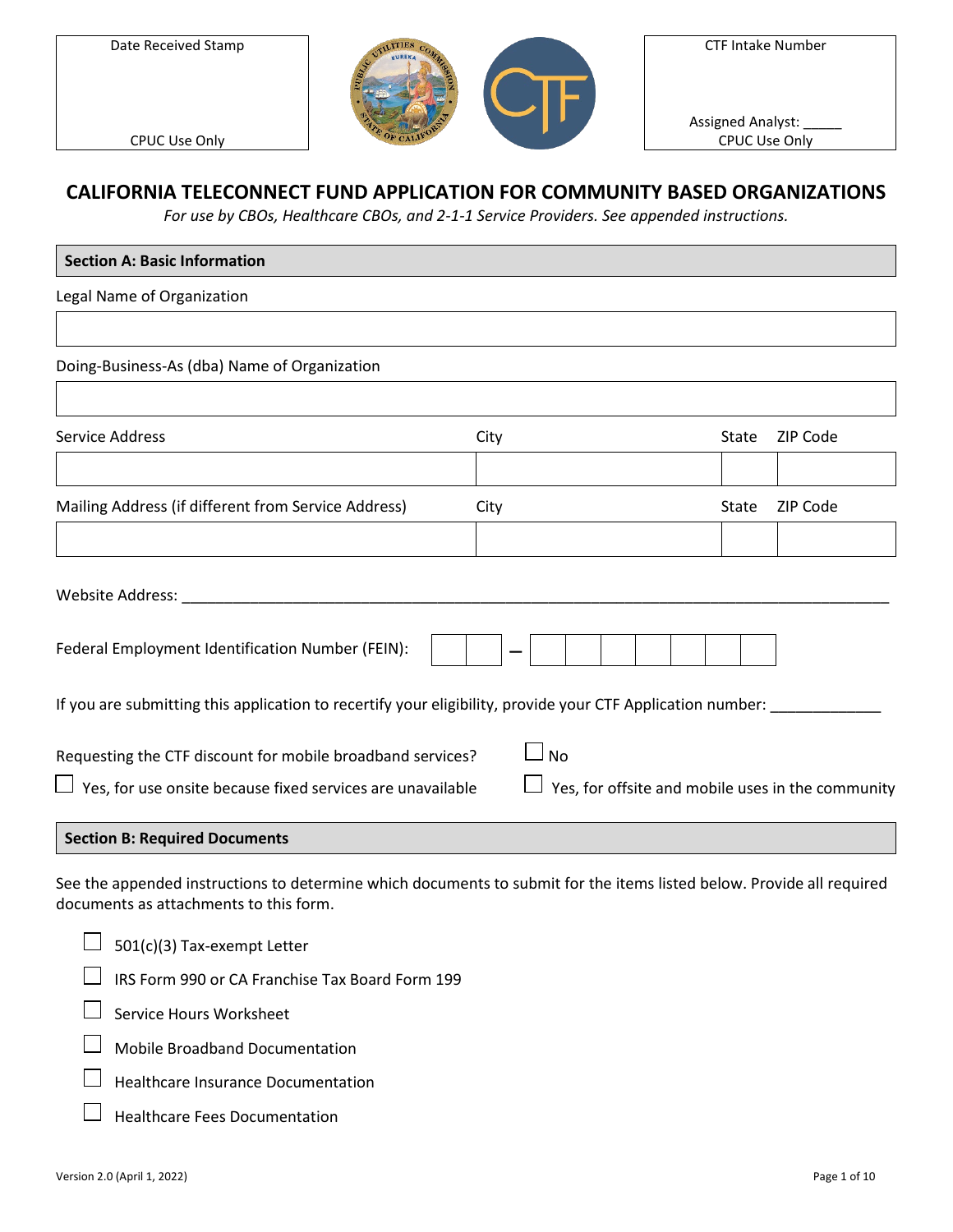*For use by CBOs, Healthcare CBOs, and 2-1-1 Service Providers. See appended instructions.*

| <b>Section C: Qualifying Services</b>                                                       |  |                                                        |  |  |
|---------------------------------------------------------------------------------------------|--|--------------------------------------------------------|--|--|
| Select the service(s) provided to the community.                                            |  |                                                        |  |  |
| 2-1-1 Service Provider, if so enter CPUC Resolution number granting operating authority: T- |  |                                                        |  |  |
| Job Placement / Training                                                                    |  | <b>Computer Technology Program</b>                     |  |  |
| <b>Educational Instruction</b>                                                              |  | Healthcare (Applicants that check the 'Healthcare' box |  |  |
| <b>Head Start Program</b>                                                                   |  | must complete the corresponding Section E.)            |  |  |
|                                                                                             |  |                                                        |  |  |

Describe the organization's mission and services to the community:



We encourage you to provide additional information in support of your application, e.g., brochures, pictures, sign-in sheets, etc. Please provide these items as attachments to the application.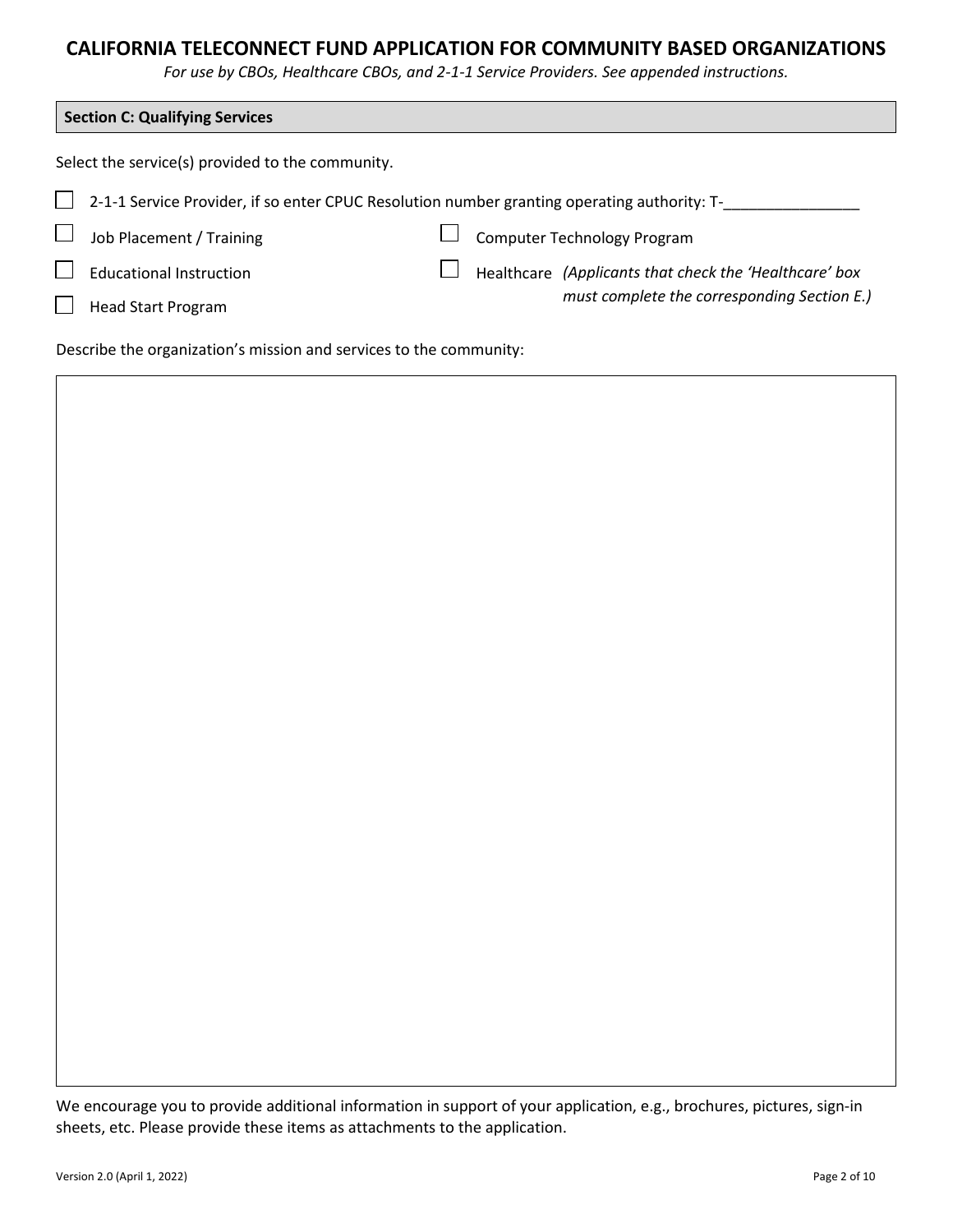*For use by CBOs, Healthcare CBOs, and 2-1-1 Service Providers. See appended instructions.*

### **Section D: Board of Directors**

Provide the name, city of residence, and state of residence of each member of your organization's board of directors:

| Name: | City: | State: |
|-------|-------|--------|
|       |       |        |
|       |       |        |
|       |       |        |
|       |       |        |
|       |       |        |
|       |       |        |
|       |       |        |
|       |       |        |
|       |       |        |
|       |       |        |
|       |       |        |
|       |       |        |
|       |       |        |
|       |       |        |
|       |       |        |
|       |       |        |
|       |       |        |
|       |       |        |
|       |       |        |
|       |       |        |
|       |       |        |
|       |       |        |
|       |       |        |
|       |       |        |
|       |       |        |
|       |       |        |
|       |       |        |
|       |       |        |
|       |       |        |
|       |       |        |
|       |       |        |
|       |       |        |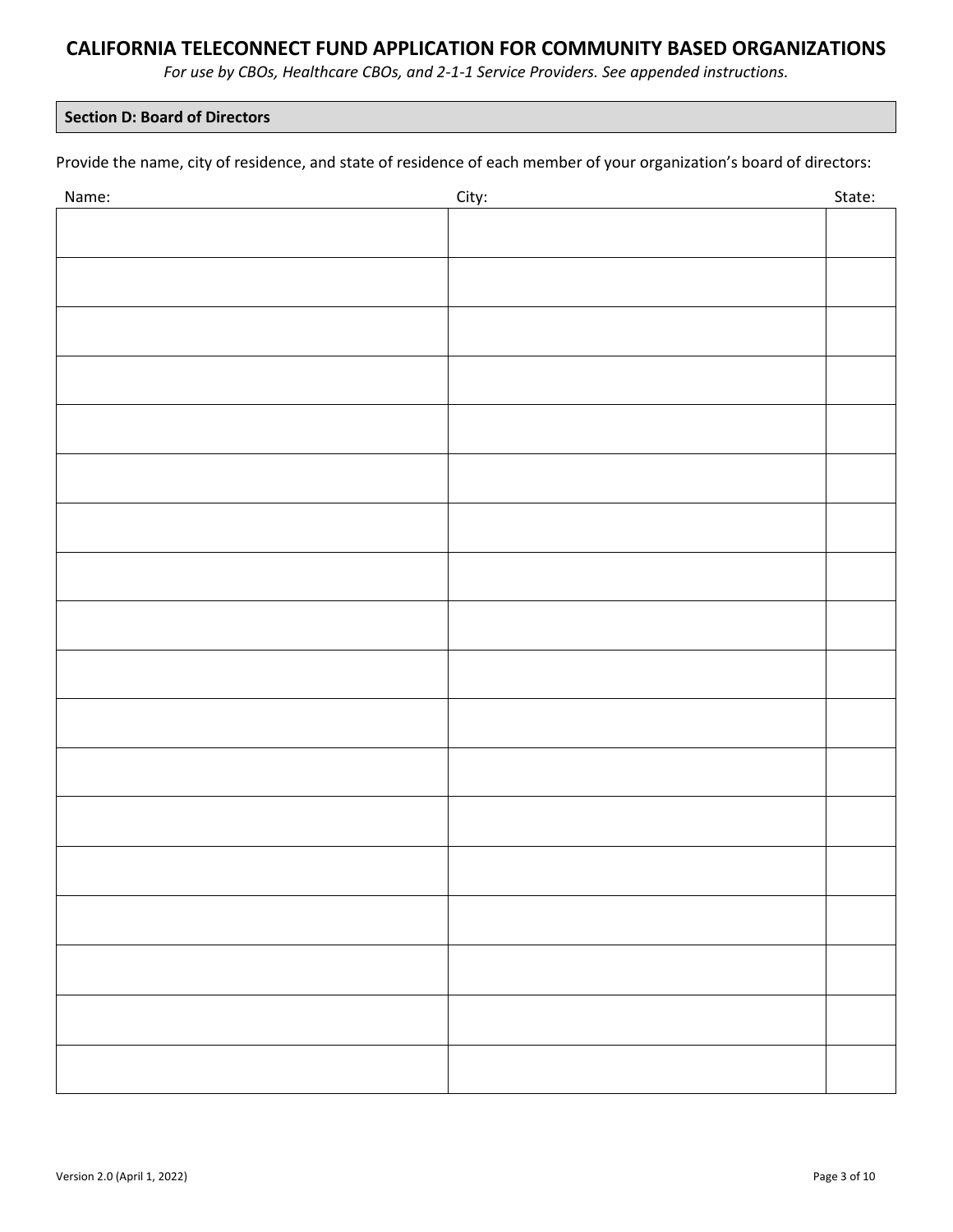*For use by CBOs, Healthcare CBOs, and 2-1-1 Service Providers. See appended instructions.*

| <b>Section E: Healthcare Provider Info</b>                                                                                                                                     | Section E is applicable only to healthcare providers.                                                                       |  |  |  |  |
|--------------------------------------------------------------------------------------------------------------------------------------------------------------------------------|-----------------------------------------------------------------------------------------------------------------------------|--|--|--|--|
| California Department of Public Health License Number:                                                                                                                         |                                                                                                                             |  |  |  |  |
| Certified as a Critical Access Hospital?<br>No<br>Yes                                                                                                                          |                                                                                                                             |  |  |  |  |
| Member of the California Telehealth Network?<br>No<br>Yes                                                                                                                      |                                                                                                                             |  |  |  |  |
| Accepted Insurances - Check all that apply and attach required documentation, see appended instructions.<br>Medi-Cal<br>Medicare<br>Department of Veterans Affairs Insurance   |                                                                                                                             |  |  |  |  |
| Fee Structure - Check all that apply and attach required documentation, see appended instructions.<br>No fee<br>Minimal fee<br>Discounted or subsidized rates<br>Sliding scale |                                                                                                                             |  |  |  |  |
| Name                                                                                                                                                                           | Onsite Licensed Medical Personnel - Enter information for all onsite licensed medical personnel.<br>Title<br>License Number |  |  |  |  |
|                                                                                                                                                                                |                                                                                                                             |  |  |  |  |
|                                                                                                                                                                                |                                                                                                                             |  |  |  |  |
|                                                                                                                                                                                |                                                                                                                             |  |  |  |  |
|                                                                                                                                                                                |                                                                                                                             |  |  |  |  |
|                                                                                                                                                                                |                                                                                                                             |  |  |  |  |
|                                                                                                                                                                                |                                                                                                                             |  |  |  |  |
|                                                                                                                                                                                |                                                                                                                             |  |  |  |  |
|                                                                                                                                                                                |                                                                                                                             |  |  |  |  |
|                                                                                                                                                                                |                                                                                                                             |  |  |  |  |
|                                                                                                                                                                                |                                                                                                                             |  |  |  |  |
|                                                                                                                                                                                |                                                                                                                             |  |  |  |  |
|                                                                                                                                                                                |                                                                                                                             |  |  |  |  |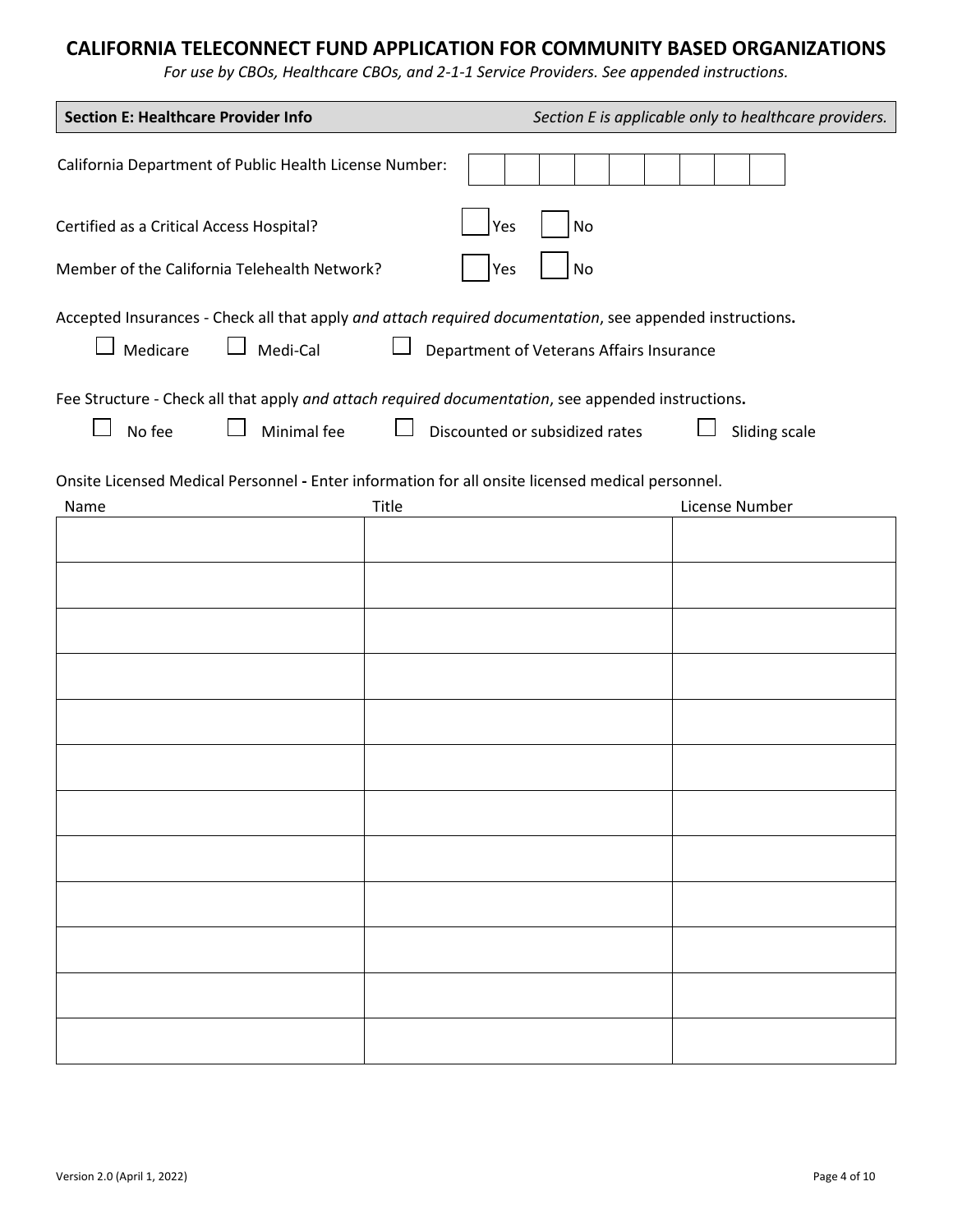*For use by CBOs, Healthcare CBOs, and 2-1-1 Service Providers. See appended instructions.*

#### **Section F: Contact Person & Signatory**

By signing this application, I declare under penalty of perjury under the laws of the State of California that I am authorized to act on behalf of the applicant, that the information submitted with this application is true and accurate, and that any discounted communications service will not be sold, resold, leased, transferred, shared with any other entity or person, used for personal purposes, or used for purposes other than the intended goals of the California Teleconnect Fund. I understand that this application and the associated information are subject to audit at any time by the State of California. I agree to notify the California Public Utilities Commission in writing within 30 days of any changes to the information submitted with this application.

| <b>Print Name</b>    | Title        |
|----------------------|--------------|
|                      |              |
| <b>Email Address</b> | Phone Number |
|                      |              |
|                      |              |

Signature Date Date Date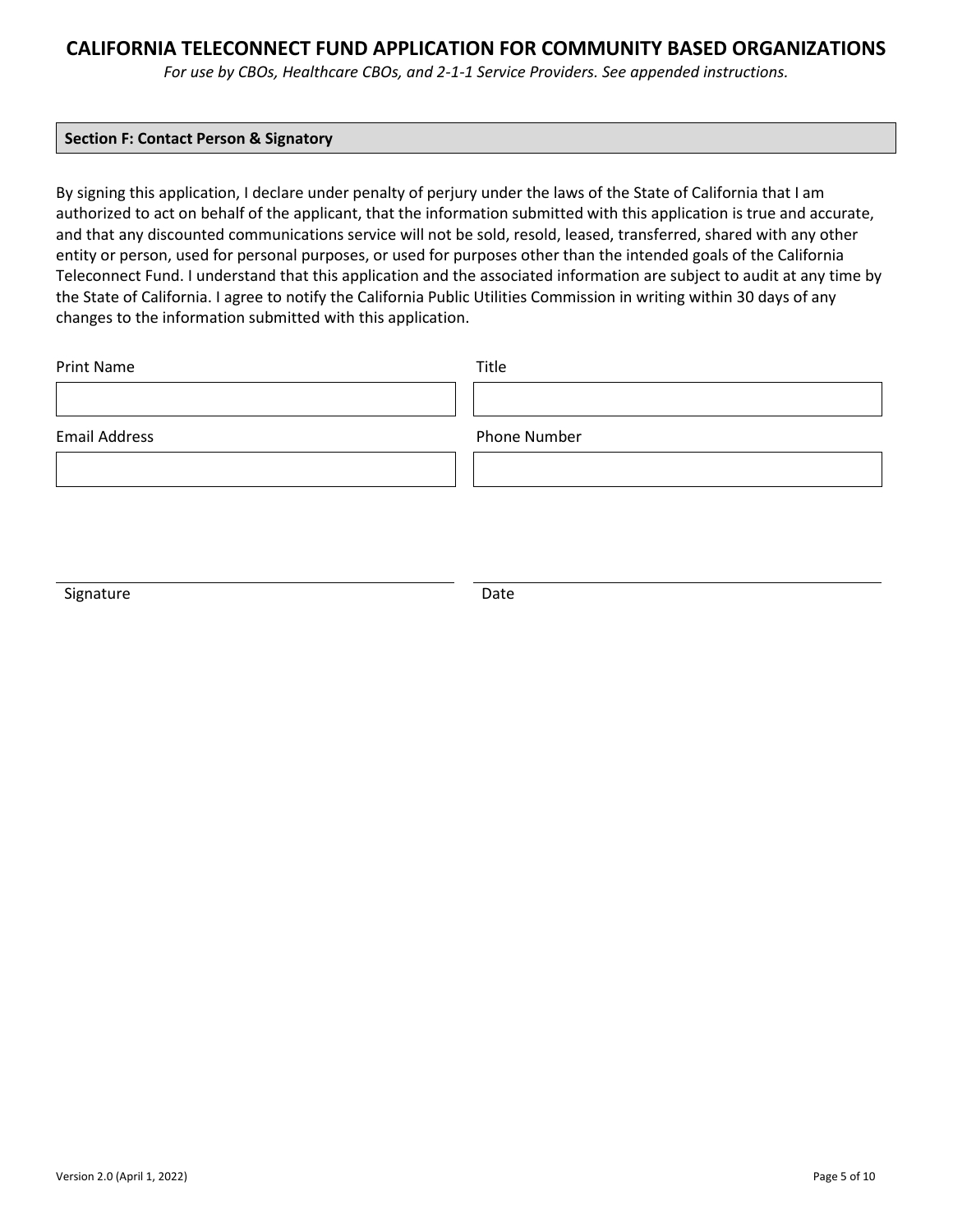## **INSTRUCTIONS FOR THE CTF APPLICATION FORM FOR COMMUNITY BASED ORGANIZATIONS**

Review the California Teleconnect Fund (CTF) program's [Applicant and Participant Guidebook](https://www.cpuc.ca.gov/-/media/cpuc-website/divisions/communications-division/documents/california-teleconnect-fund/ctf_applicant_and_participant_guidebook.pdf) for important information, including on eligibility criteria.

This application form is intended for use by Community Based Organizations (CBO), Healthcare CBOs, and 2-1-1 Service Providers to apply to the CTF program.

Applicants must submit a separate application for each service address.

Keep a copy of the completed application form and all attachments for reference when renewing eligibility.

To submit the application, print the form and sign with a blue or black pen, then submit the application and attachments via postal mail to the address below. Alternatively, applicants can provide a digital signature if it meets all applicable [regulatory standards](https://www.sos.ca.gov/administration/regulations/current-regulations/technology/digital-signatures) (including for Gov't Code [Section 22003\)](https://www.sos.ca.gov/administration/regulations/current-regulations/technology/digital-signatures#20203) then submit the application and attachments via email t[o CTFHelp@cpuc.ca.gov.](mailto:CTFHelp@cpuc.ca.gov) The CTF program can only accept an application via email if it contains a valid digital signature. The CTF program receives applications via postal mail at the following address:

> California Public Utilities Commission Communications Division – CTF program 505 Van Ness Avenue San Francisco, CA 94102

Below are instructions for completing the application:

#### **Section A. Basic Information.**

- **Legal Name of Organization** Enter the organization's name as registered with the Internal Revenue Service.
- **Do-Business-As (dba) Name of Organization**  Enter the organization's do-business-as name.
- **Service Address, City, State and Zip Code** Enter the organization's service address, which is the location where the organization provides services directly to community members. If approved, the CTF program will defray the cost of eligible communication services delivered to and used at the service address.
- **Mailing Address, City, State and Zip Code** If the organization's mailing address is different from the service address, enter the mailing address of the organization. The CTF program will use this information as the primary mailing address for communications related to the application, including approval notices and other important notifications.
- **Website Address** Enter the organization's website address.
- **Federal Employment Identification Number (FEIN) –** Enter the organization's FEIN.
- **If recertifying eligibility**, enter the organization's CTF Application Number and approval date in the spaces provided. This information is required only of organizations that were previously approved to participate in the CTF program and are requesting recertification of eligibility.
- **Requesting the CTF discount for mobile broadband services?** Check the box to indicate a request for support for onsite and/or offsite mobile broadband services. "Onsite" indicates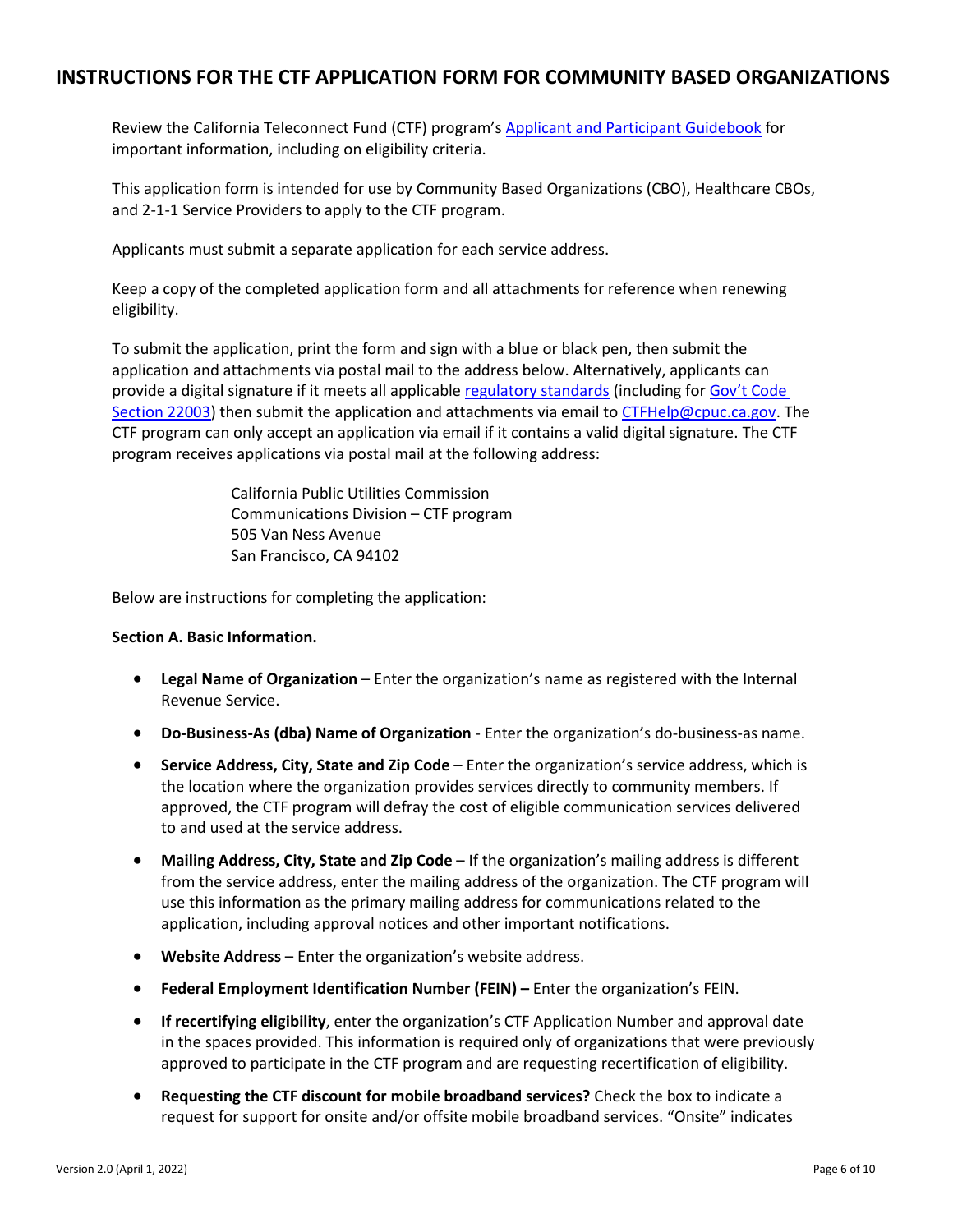the service is used at the location (street address) where the organization provides services to community members. "Onsite" mobile broadband services are only eligible if also approved by the E-rate program or for locations where fixed broadband services are not available. "Offsite" indicates the service is used at locations *other than* the Service Address (street address). Refer to Chapter 5 Section A of the [Applicant and Participant Guidebook](https://www.cpuc.ca.gov/-/media/cpuc-website/divisions/communications-division/documents/california-teleconnect-fund/ctf_applicant_and_participant_guidebook.pdf) for additional information on "onsite" vs. "offsite" mobile broadband services.

### **Section B. Required Documents.**

- Submit all required documents as attachments to your application form.
- **501(c)(3) Tax-exempt Letter –** Provide a copy of letter from Internal Revenue Service indicating  $501(c)(3)$  tax-exempt status. The FEIN indicated on IRS letter must match the FEIN indicated on page one of the application.
- **IRS Form 990 or CA Franchise Tax Board Form 199 – S**ubmit a copy of the IRS Form 990 (including Parts I, II and III) or California Franchise Tax Board Form 199 for the most recently completed tax year. The FEIN indicated on Form 990 (or Form 199) must match the FEIN indicated on page one of the application.
- **Service Hours Worksheet -** The Service Hours Worksheet is a Microsoft Excel file provided by the CTF program and [available for download via this link.](https://www.cpuc.ca.gov/-/media/cpuc-website/divisions/communications-division/documents/california-teleconnect-fund/CTF_Program_Service_Hours_Worksheet.xlsx) Complete the template according to the instructions within. Submit the completed worksheet as an attachment to the application.
- **Mobile Broadband Documentation** This item is required only if the applicant is requesting CTF support for onsite mobile broadband services. Applicants requesting support for offsite mobile broadband services do not need to submit these documents. Applicants requesting CTF support for onsite mobile broadband services must submit one of the following (A) or (B):
	- (A) If the applicant participates in the E-rate program, provide documentation from the Erate program verifying the approval of E-rate support for mobile broadband services; or,
	- (B) If the applicant does not participate in the E-rate program, provide both of the following documents:
		- o A letter from the closest California Teleconnect Fund service provider stating fixed broadband is not available at its location. Submit the documentation as an attachment to the application form. A list of service providers that participate in the CTF program is available fo[r download via this link.](https://www.cpuc.ca.gov/uploadedFiles/CPUC_Public_Website/Content/Utilities_and_Industries/Communications_-_Telecommunications_and_Broadband/Consumer_Programs/California_Teleconnect_Fund/CTF_Participating_Service_Providers.xlsx) Refer also to the [California Interactive Broadband Map](http://www.broadbandmap.ca.gov/) to see the service providers that offer broadband service in the applicant's area (by clicking on the icon of the house, entering the applicant's service address, and clicking the "Load Location" button).
		- $\circ$  A signed and dated attestation stating that fixed broadband is not available at the applicant's service address. The attestation can be a simple note stating: "I, <NAME> hereby attest that fixed broadband is not available at the following address: <ADDRESS>.
- **Healthcare Insurance Documentation –** This item is required only of applicants that provide healthcare services to the community. Healthcare organizations must provide documentation to verify which of the following insurances it accepts, if any: Medicare, Medical, and/or Department of Veteran Affairs Insurance. Acceptable documentation includes: a copy of the first page of the Applicant's Health and Human Services Medicare Enrollment Record or a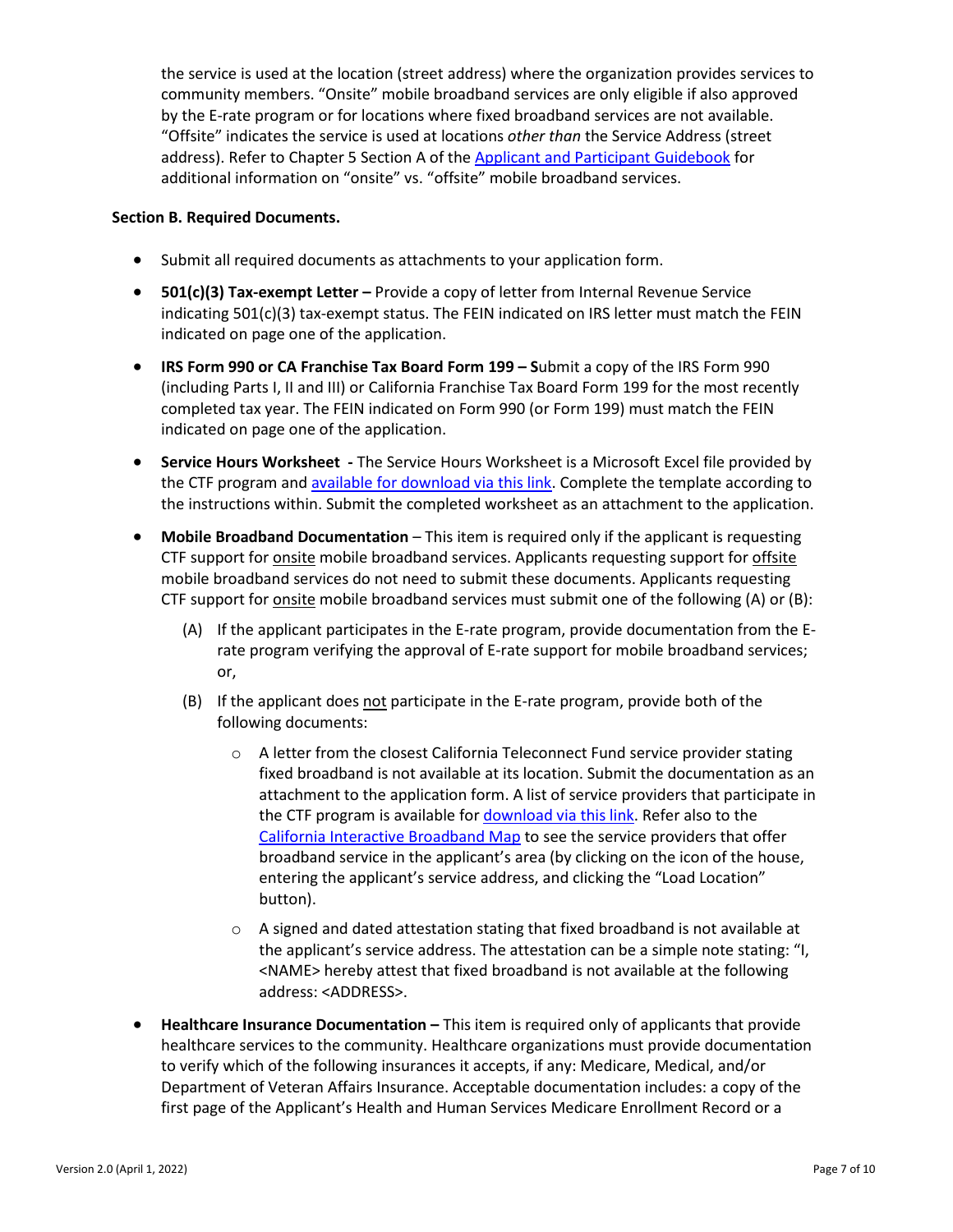copy of the Applicant's California Department of Public Health Medi-Cal Provider Agreement Approval Letter.

• **Healthcare Fee Documentation -** This item is required only of applicants that provide healthcare services to the community. Healthcare organizations must provide documentation to verify the fee structure(s). Submit the documents as attachments to the application.

### **Section C. Qualifying Services.**

- **Select the service(s) provided to the community**. Check each box that applies.
- If the applicant is a **2-1-1 Service Provider**, enter the CPUC Resolution number granting the organization operating authority. The Resolution number is five digits, proceeded by a "T-", and located at the top-right corner of the Resolution document. This information is not required of applicants that are not a 2-1-1 Service Provider.
- **Describe the organization's mission and services to the community** in the space provided.
- **Optional**: Provide additional information in support of your application, e.g., brochures, pictures, sign-in sheets, etc. Please provide these items as attachments to the application.

#### **Section D. Board of Directors.**

• In the space provide, enter the name, city of residence, and state of residence for each member of the board of directors. If additional space is needed, please submit the information as a clearly labeled attachment to the application form.

#### **Section E. Healthcare Provider Info.**

- This section is required for healthcare providers only. Organizations that are not healthcare providers can leave this section blank and proceed to the next section.
- **California Department of Public Health License Number**  If applicable, enter the Health Care Facility License Number issued by the California Department of Public Health. The License Number is a unique nine-digit identifier for each healthcare facility license issued by the [California Department of Public Health.](https://www.cdph.ca.gov/Programs/CHCQ/LCP/Pages/HealthCareFacilities.aspx) For additional information, refer to the California Health and Human Service[s Open Data Portal.](https://data.chhs.ca.gov/dataset/healthcare-facility-locations)
- **Certified as a Critical Access Hospital?** Check the appropriate box to indicate whether the organization is certified as a Critical Access Hospital. For more information on Critical Access Hospitals, refer to [https://www.calhospital.org/critical-access-hospitals.](https://www.calhospital.org/critical-access-hospitals)
- **Member of the California Telehealth Network?** Check the appropriate box to indicate whether the organization is a member of the California Telehealth Network. For more information on the California Telehealth Network, refer to [https://www.caltelehealth.org/.](https://www.caltelehealth.org/)
- **Accepted Insurances -** Check the corresponding box if the Applicant accepts Medicare, Medi-Cal, and/or Department of Veterans Affairs Insurance. For each insurance accepted, attach verifying documentation to the application form. Acceptable documentation includes: a copy of the first page of the Applicant's Health and Human Services Medicare Enrollment Record or a copy of the Applicant's California Department of Public Health Medi-Cal Provider Agreement Approval Letter.
- **Fee Structure -** Check each box that describes the Applicant's fee structure(s) (i.e., fees charges to community members for services provided). All healthcare providers are required